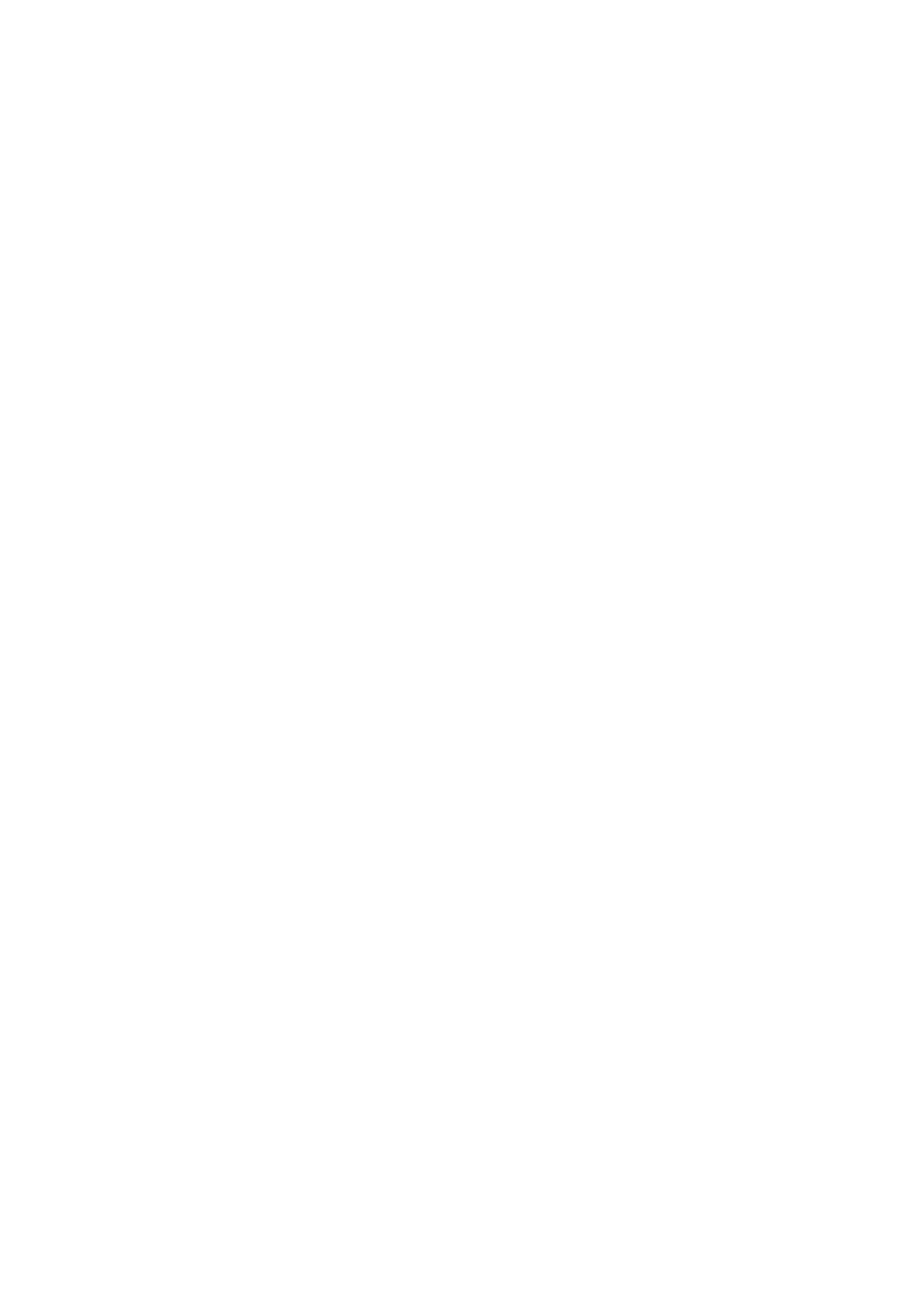**In the case of** Ashendon and Jones v. the United Kingdom**,**

The European Court of Human Rights (Fourth Section), sitting as a Chamber composed of:

Lech Garlicki, *President,* Nicolas Bratza, Ljiljana Mijović, Sverre Erik Jebens, Zdravka Kalaydjieva, Nebojša Vučinić, Vincent A. De Gaetano, *judges,*

and Fatoş Aracı, *Deputy Section Registrar,*

Having deliberated in private on 23 August 2011,

Delivers the following judgment, which was adopted on that date:

# PROCEDURE

1. The case originated in two applications (nos. 35730/07 and 4285/08 against the United Kingdom of Great Britain and Northern Ireland lodged with the Court under Article 34 of the Convention for the Protection of Human Rights and Fundamental Freedoms ("the Convention") by British nationals, Mr Joe Anthony Ashendon ("the first applicant") and Ms Marilyn Jones ("the second applicant"), on 8 August 2007 and 9 January 2008 respectively.

2. The first applicant was represented by Mr G. Bromelow, a lawyer practising in London with Saunders Law Partnership LLP, assisted by Mr S. Simblet, counsel. The second applicant was represented by Mr T. Coolican, a lawyer practising in Birmingham with Russell Jones & Walker Solicitors. The United Kingdom Government ("the Government") were represented by their Agents, Mr D. Walton and Ms H. Moynihan of the Foreign and Commonwealth Office.

3. The applicants alleged that the refusal to award them their defence costs, after they had been acquitted in their respective criminal proceedings, was in violation of Article 6 § 2 of the Convention.

4. On 23 April 2008 and 2 October 2009 respectively, the Vice-President of the Fourth Section of the Court decided to give notice of the applications and to communicate the complaints concerning Article 6 § 2 to the Government. It was also decided to rule on the admissibility and merits of each application at the same time (Article 29 § 1).

5. The applicants and the Government each filed written observations (Rule 59 § 1).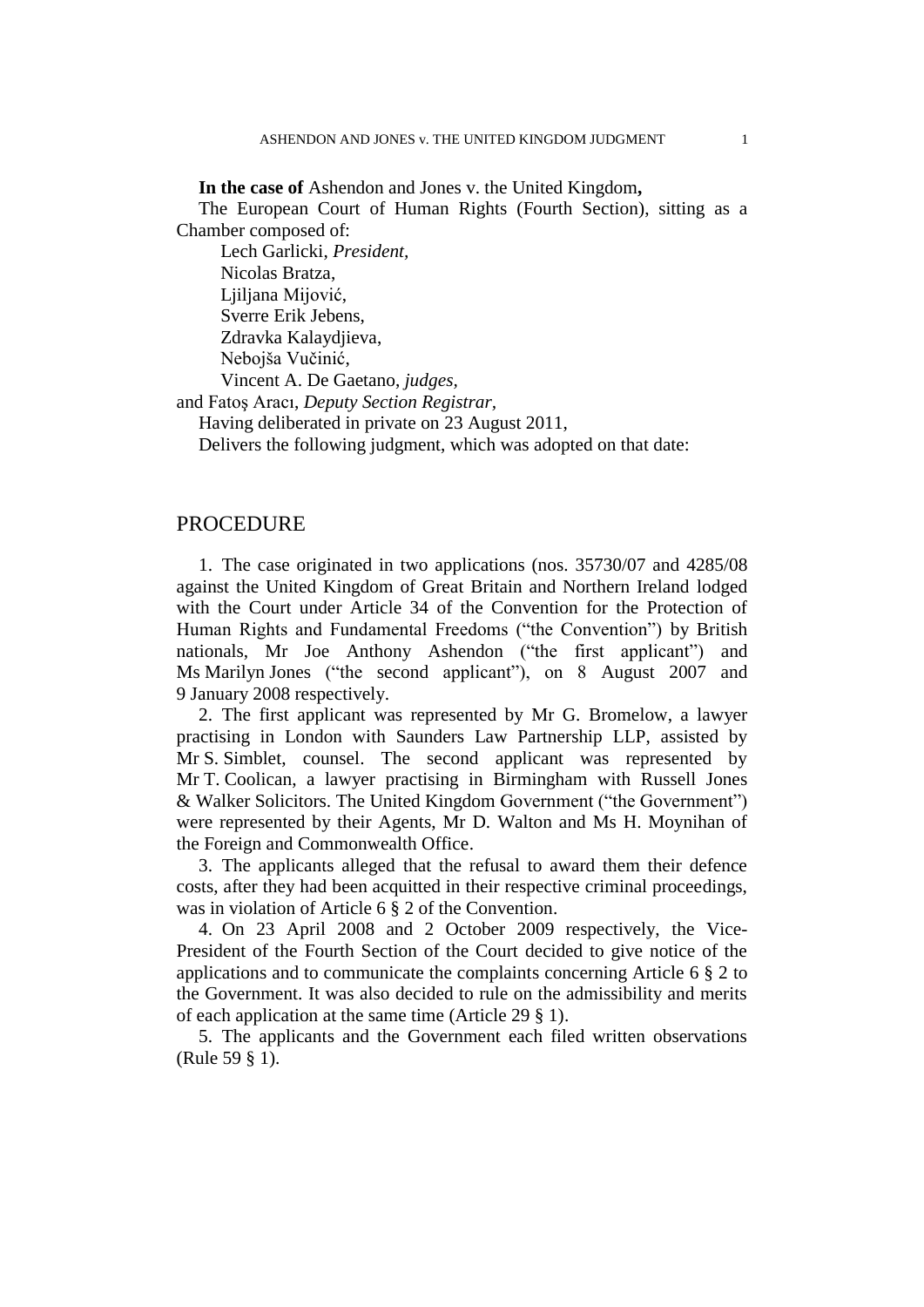# THE FACTS

# I. THE CIRCUMSTANCES OF THE CASES

### **A. Mr Ashendon**

6. The first applicant was born in 1985 and lives in London.

7. In the early hours of 2 April 2006 the first applicant was discovered sleeping in a flat in a sheltered accommodation complex. He was naked from the waist down and intoxicated. Blood tests subsequently showed that he had consumed alcohol and ecstasy the night before and that he was a regular cannabis user. The tests also showed a positive response for cocaine.

8. Police and paramedic personnel were called to the scene. After investigation it was thought that the first applicant had gained entry to the flat through another flat in the complex. Upon entering the second flat, the police discovered its occupant, Mrs B, who was ninety-seven years of age, lying on the floor. She too was naked from the waist down. She was covered in faeces, she was upset and confused, and said she was in pain. She had a number of injuries and told the police she had been sexually assaulted in the night.

9. The first applicant's jacket, shoes, trousers and underpants were found in B's flat. Faecal material, which was found to contain components of B's DNA, was found on the applicant's t-shirt. Pubic hair, visually similar to that of B, was found on the first applicant and elsewhere in the flat where he had been found. Swabs were taken from the first applicant's penis but no DNA or blood was found. There was no semen found anywhere.

10. When interviewed by police the following evening, the first applicant admitted to having been drinking and to having taken an ecstasy tablet. He denied having committed any offences and stated that he had no recollection of events. He was interviewed on a further four occasions and states that he co-operated with the police each time.

11. The first applicant was charged with burglary, rape (by penile penetration), rape (by digital penetration), and sexual assault. The applicant's trial began on 5 February 2007. The prosecution offered no evidence in respect of the burglary charge and a not guilty verdict was recorded. In respect of the remaining charges, it was not suggested by the defence that someone other than the first applicant had assaulted B, or that there had been no contact between them. Instead, the principal area of dispute was whether the first applicant's actions had amounted to rape or, alternatively, sexual assault. The prosecution's case was that they did. The applicant maintained that they did not. In giving evidence in his defence, the applicant repeated that he had no recollection of events on the night in question.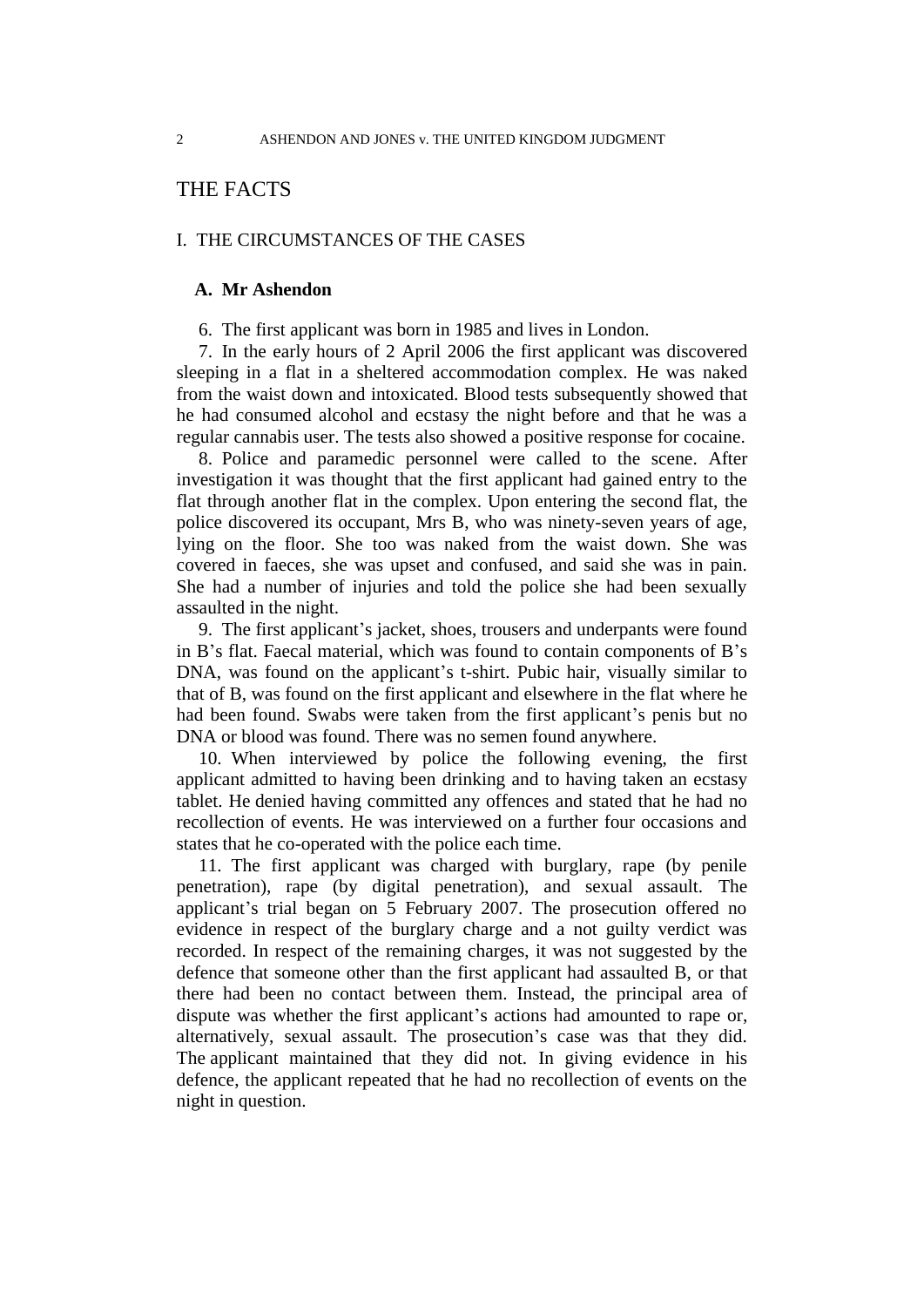12. The trial judge's summing up to the jury contained the following direction:

"We all know this is a horrific, a disgusting episode. We all know that, and we all know – there has not been any argument about this, has there? – where moral responsibility lies but we are a court of law, we are not here to dish out admonitions for immoral conduct, disgusting behaviour. ... We are here to judge whether a crime has been committed, whether the criminal law of the land has been broken.

In order to do that you have to be objective. You have to stand back from the feelings of disgust and revulsion that come from the facts of this case and be objective. That last thing anyone would want is to compound an already awful event with another awful event, which would be a verdict based upon emotion and feelings of distaste and disgust rather than a verdict based upon a proper, logical, objective analysis of what has happened and that is what you are trusted to do."

13. On 14 February 2007 the jury acquitted the applicant of the three remaining charges. When the first applicant applied for his costs (which exceeded GBP 100,000 and had been met by his family) his counsel stated:

"This is a case in which [the first applicant] was inevitably going to be charged with a criminal offence, I do not doubt that for a moment, and the point I made to the jury was that had a different criminal offence been charged he may have had no alternative but to plead guilty, but costs have been expended on defending him on charges for which he has been found not guilty.

Bearing in mind everything Your Honour has said about his conduct that, in my submission, would not be a relevant consideration to the application that I make now because once he was interviewed by the police he did his best...to tell the truth as he understood it and remembered it to be so he did not do anything more at that stage to bring this prosecution upon himself, simply the conduct which ended him up where he was.'

14. In refusing the application, the trial judge said:

"With regard to a defendant's costs you [Counsel] are right, the costs should and almost invariably would follow the event. I cannot think of another case in my 35 years' experience in the criminal courts in which it is more apparent that a defendant's conduct, albeit that it had led to him being acquitted, but a defendant's conduct has led to him being brought before the court and, given the nature of the circumstances and the consequences to the very vulnerable victim, the injuries that were seen upon her, where they were seen, the combination of facts, it is one of those cases where I feel it is right for the court to exceptionally say a defendant's costs order will be refused. He [the applicant] will have an opportunity. I have not the least doubt, in the months and years ahead to make some recompense to his family who have stood so loyally by him. It is not an order that I lightly refuse but this is one of those exceptional cases where it seems to me to be justified."

#### **B. Ms Jones**

15. The second applicant was born in 1949 and lives in Stourton, West Midlands.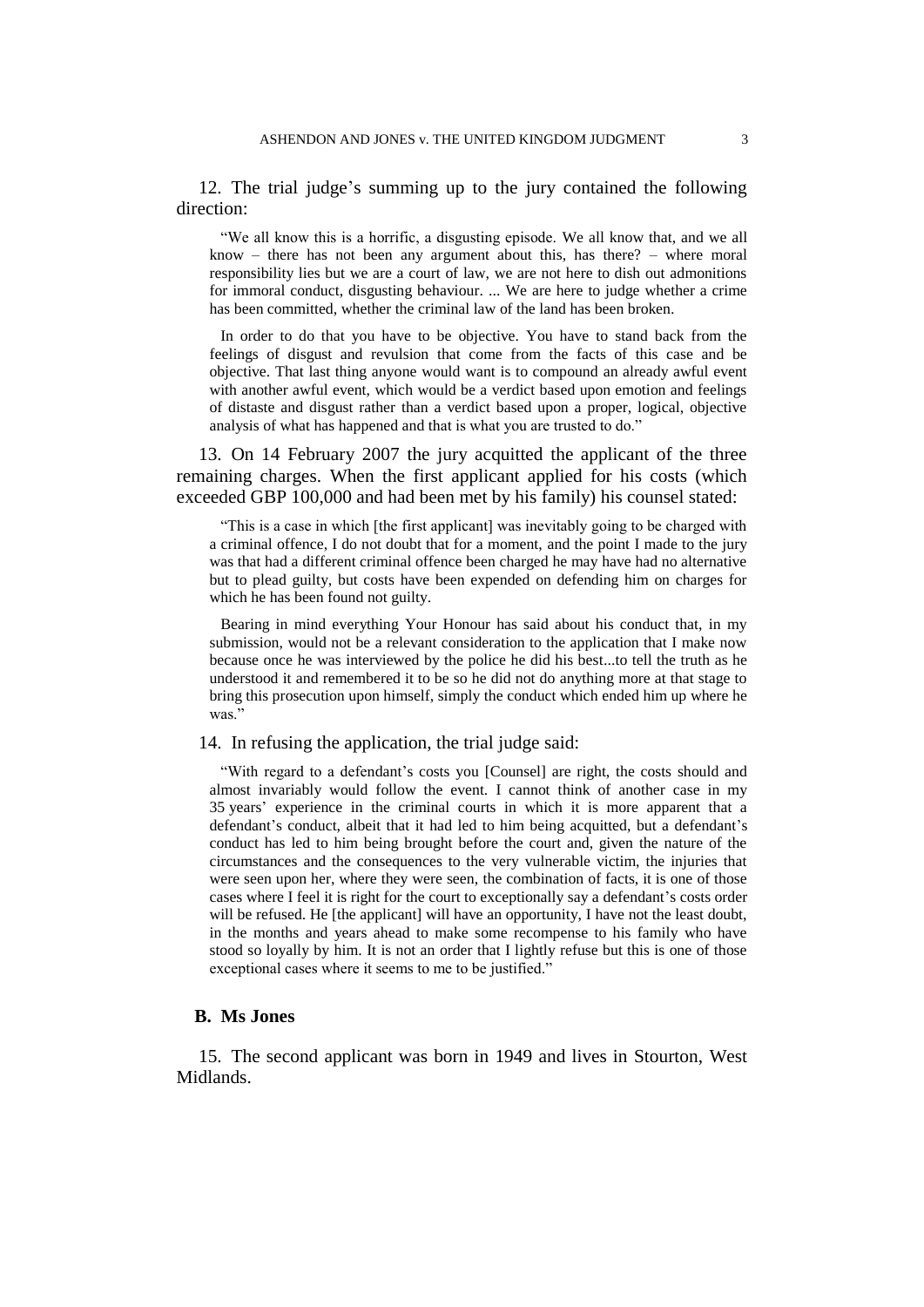16. In 2005, the police began investigating the business affairs of a company where, it was alleged, there had been money laundering, theft and fraud. The second applicant is an accountant and the company had been one of her clients. In the course of their investigation the police came into possession of an audio tape, which recorded a conversation between the applicant and another person under investigation, A.R., in which the applicant was alleged to have provided advice on how to steal from the company.

17. The second applicant was interviewed under caution on 1 June 2006. The tape was played to her and, on the advice of her solicitor at that time, she declined to reply to the questions put to her. It appears that, at this time, the police did not know the provenance of the tape or the date the conversation was recorded; the applicant maintains that, when interviewed, she was unable to remember the conversation or the date of it.

18. On 11 July 2006, the second applicant was charged with an offence of perverting the course of justice and, in September 2006, with two co-accused including A.R., she was charged with conspiring to steal from the company between 1 June 2000 and 31 October 2004.

19. A defence statement was served by the applicant on 18 January 2007 in which she addressed the tape recording. She denied any discussion of impropriety, challenged the admissibility of the tape as evidence and stated that, if the prosecution established her voice was on the tape, any comments she had made in the conversation had been taken out of context.

20. The second applicant maintained that, at the start of the trial, the prosecution offered to drop the charges against her and three co-defendants if A.R and another defendant, C.R., pleaded guilty to a significant proportion of the charges against them. She alleges that if this offer had been accepted her application for her costs would inevitably have been granted. The Government, in their observations to this Court, do not accept that such an offer was made or that, if it had been accepted, the second applicant's application for her costs would inevitably have been granted.

21. At trial the second applicant sought to have the tape excluded from evidence but the trial judge ruled that it was admissible. The second applicant then gave evidence in her own defence in which she explained that she had been able to calculate the date of the recording (1996) by reference to matters referred to in it. She also stated that, even if the tape was genuine and had not been edited as she alleged, the conversation was not in any way criminal or dishonest in purpose.

22. In his closing speech, counsel for the prosecution argued that the jury could and should draw an adverse inference from the fact that the applicant had relied on many facts in her defence, none of which she had mentioned when she was interviewed. In his summing up, the trial judge told the jury that the second applicant had failed to mention something in her police interview that she now relied upon in court. He also indicated that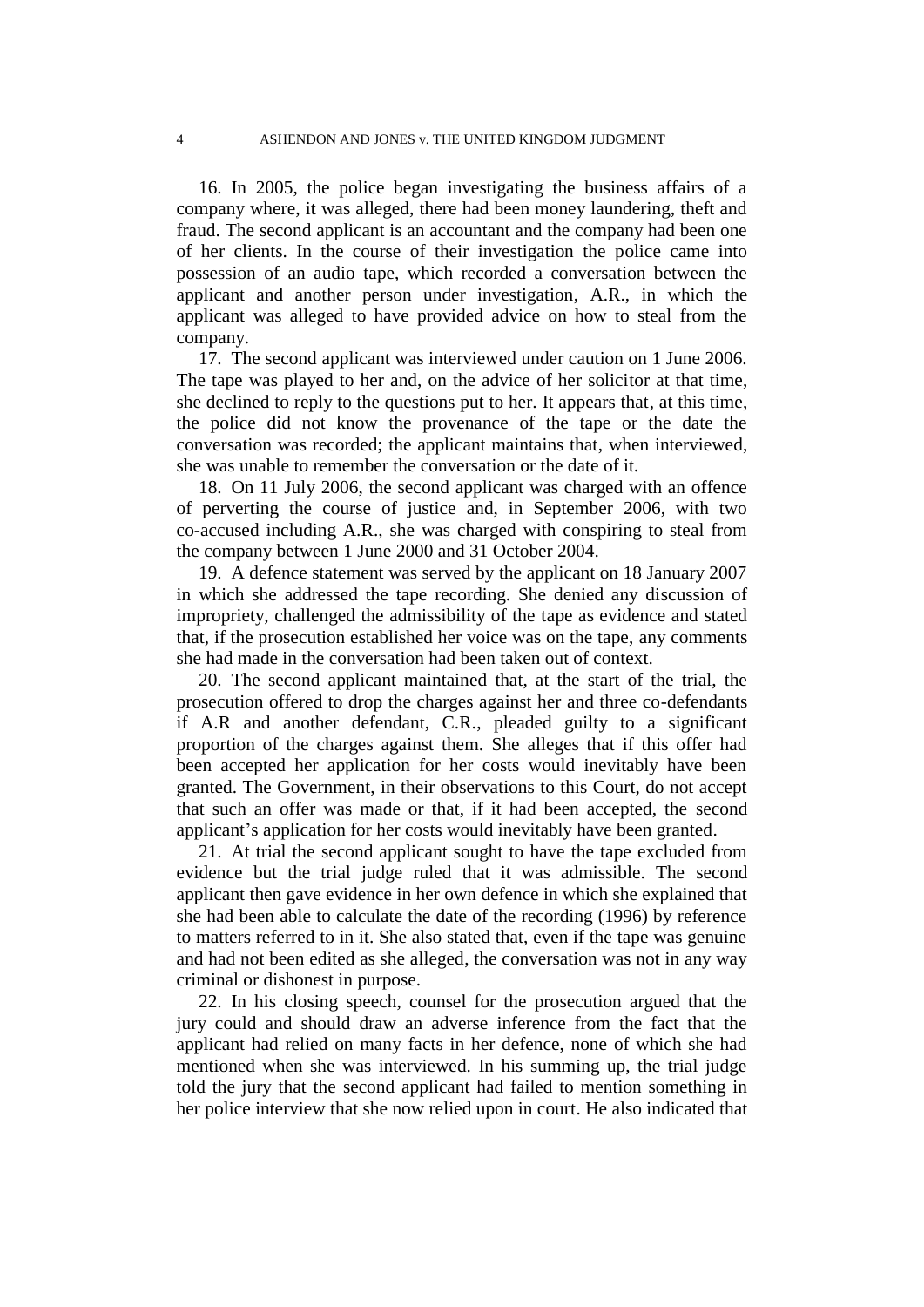if the jury concluded that the second applicant had genuinely and reasonably relied on legal advice they should not draw an adverse inference.

23. On 11 July 2007 the second applicant was acquitted unanimously of the two counts facing her. Three defendants, including A.R. and C.R., were convicted of the majority of the charges against them. One defendant, M.R., was acquitted of all charges against him and another, S.R., was acquitted of all but one charge against her. M.R. and S.R. were legally aided but were granted defendant's costs orders in respect of their own expenses.

24. The second applicant applied immediately for a defendant's costs order, pursuant to section 16(2) of the Prosecution of Offences Act 1985 (see relevant domestic law and practice below). The trial judge refused the application. He stated:

"The relevant features, in my judgment, in this case are these: that [the second applicant], acting very much on the advice of her then solicitor [name omitted], exercised her right to silence when answering 'no comment' in her police interview. I emphasise she cannot be criticised for that, and the advice was given in good faith and it was accepted in good faith by [her]. However, in my judgment it is a relevant consideration in deciding whether a defendant's costs order should be made in this case. Her failure to answer questions, in my judgment, to some extent had the effect of bringing this prosecution on herself, allowing the police to believe that the case against her was stronger than it in fact has turned out to be. In particular, a cardinal plank of the prosecution case against her on the conspiracy count was a taped phone call between her and [A.R.] in which on the face of it she appeared to give advice to [A.R.] as to how to steal from the company. Her failure, in my judgment, of putting that phone call into its true context and true timescale clearly influenced the prosecution decision to bring charges against her, and it is for that reason, and that reason alone, that I have come to the conclusion that to that extent she brought this prosecution upon herself and in my judgment that is a proper reason for refusing a defendant's costs order. In no way is that decision meant to indicate that she is in any way guilty of this offence, she is not, she has rightly been acquitted by this jury."

25. On 30 July 2007, the second applicant renewed her application in writing, relying *inter alia* on the fact the she had been unable to recall the conversation on the tape recording until the trial had started and that one of the reasons her solicitor had sought disclosure of the tape was to consider whether to propose to the police that they should re-interview her. The trial judge declined to hold an oral hearing on the renewed application and stated that he was unable to make the order for the reasons he had already given.

# II. RELEVANT DOMESTIC LAW AND PRACTICE

26. Section 16(2) of the Prosecution of Offences Act 1985 provides that where any person is tried on indictment and acquitted of any count in the indictment, the Crown Court may make a defendant's costs order in favour of the accused. Section 16(6) provides that such an order shall be for the payment out of central funds of such an amount as the court considers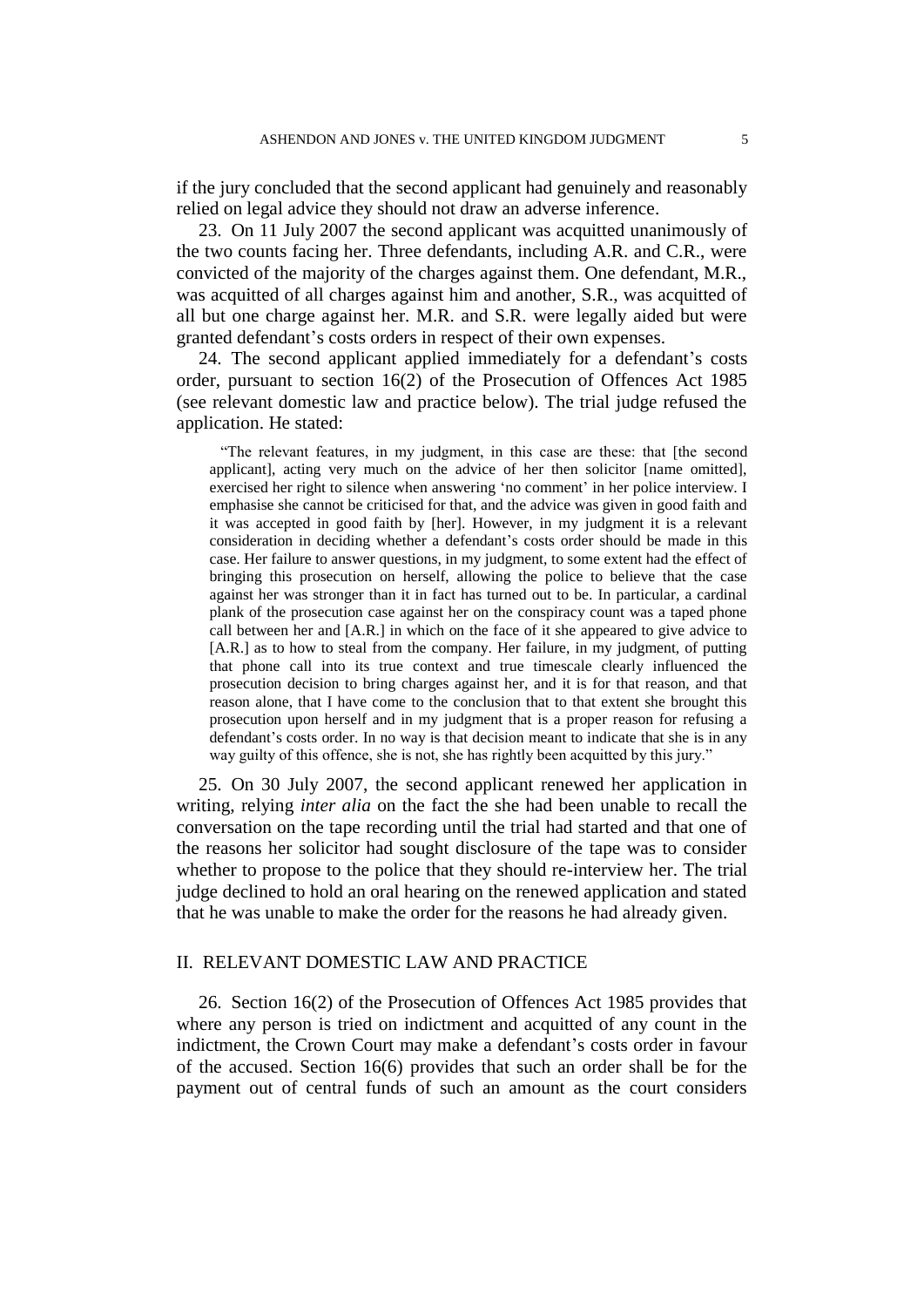reasonably sufficient to compensate him for any expenses properly incurred by the defendant in the proceedings.

27. The Practice Direction (On Costs in Criminal Proceedings) [2004] 2 Cr. App. R. 26 provides:

"Where a person is not tried for an offence for which he has been indicted, or in respect of which proceedings against him have been sent for trial or transferred for trial, or has been acquitted on any count in the indictment, the court may make a defendant's costs order in his favour. Such an order should normally be made whether or not an order for costs between the parties is made, unless there are positive reasons for not doing so. For example, where the defendant's own conduct has brought suspicion on himself and has misled the prosecution into thinking that the case against him was stronger than it was, the defendant can be left to pay his own costs. The court when declining to make a costs order should explain, in open court, that the reason for not making an order does not involve any suggestion that the defendant is guilty of any criminal conduct but the order is refused because of the positive reason that should be identified."

28. In *Dowler v. Merseyrail* [2009] EWHC 558 (Admin), the High Court found that the phrases in the Practice Direction "where the defendant's own conduct has brought suspicion on himself" and "has misled the prosecution into thinking that the case against him was stronger than it was" had to be read conjunctively. A court could not refuse to make a defendant's costs order on the ground that a defendant had brought suspicion on himself unless it was also satisfied that he had also misled the prosecution into thinking the case against him was stronger than it was. The High Court also found that there was a duty to give reasons for not making an order.

29. The High Court reached the same conclusion as to a conjunctive reading of the Practice Direction in *R. (on the application of Spiteri) v. Basildon Crown Court* [2009] EWHC 665 (Admin). In that case, the High Court also found that an acquittal on the basis of a procedural irregularity was not a proper reason for refusing to make an order.

# THE LAW

# I. JOINDER

30. Given their similar factual and legal background, the Court decides that the two applications should be joined pursuant to Rule 42 § 1 of the Rules of Court.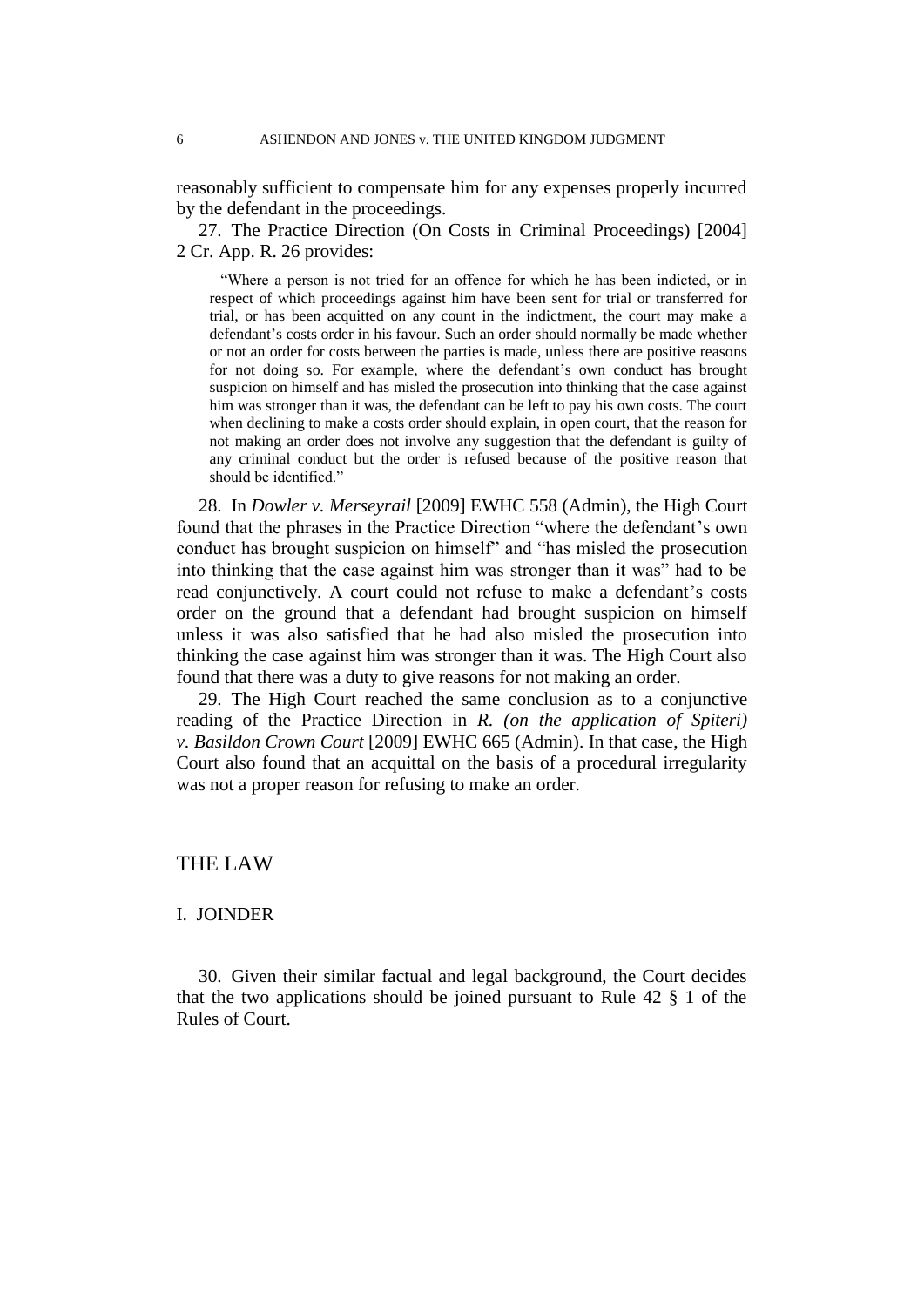# II. ALLEGED VIOLATIONS OF ARTICLE 6 § 2 OF THE **CONVENTION**

#### **A. The parties' submissions**

31. The applicants complained that the refusal to grant them defendant's costs orders was incompatible with Article 6 § 2 of the Convention, which reads as follows:

"Everyone charged with a criminal offence shall be presumed innocent until proved guilty according to law."

#### *1. Mr Ashendon*

32. Mr Ashendon submitted that the trial judge had not given any positive reasons for his refusal to make a defendant's costs order. In his comments, the trial judge had not identified any conduct ulterior to that which was the subject of the criminal charges. Despite their submissions in his case (see paragraphs 37 and 38 below), the Government, had been unable to explain these comments. If they were to be understood as suggesting that he should be denied his costs because he was guilty of other offences, that too would amount to a violation of Article 6 § 2.

33. The first applicant also submitted that his conduct was different to the conduct considered by the Court in *D.F. v. the United Kingdom*, no. 22401/93, Commission decision of 24 October 1995; and *Fashanu v. the United Kingdom*, no. 38440/97, Commission decision of 1 July 1998 (both unreported). In those cases, the defendants' conduct had made it look as if the cases against them were stronger than they were. By contrast, it had never been suggested that the first applicant had led the prosecution to believe it had a stronger case than it did: he had co-operated with the prosecution throughout the proceedings. It was also not appropriate to ask the Court to look at the context of the case, as the Government had done; this could only mean examining the circumstances surrounding the criminal offences of which he had been acquitted.

#### *2. Ms Jones*

34. Ms Jones submitted that the refusal to award her costs was based on the trial judge's false assumption that she should have explained the tape recording at an early stage of proceedings. However, the jury's acquittal meant there could be no conceivable criticism of her conduct. She could not be criticised for her failure to answer questions about the tape when first interviewed. At that time, she could not recall the conversation. Later, she had sought to explain the conversation to the police but had been denied that opportunity. She had been entitled to contest the admissibility of the tape recording before trial. It was not for the trial judge to infer that, had she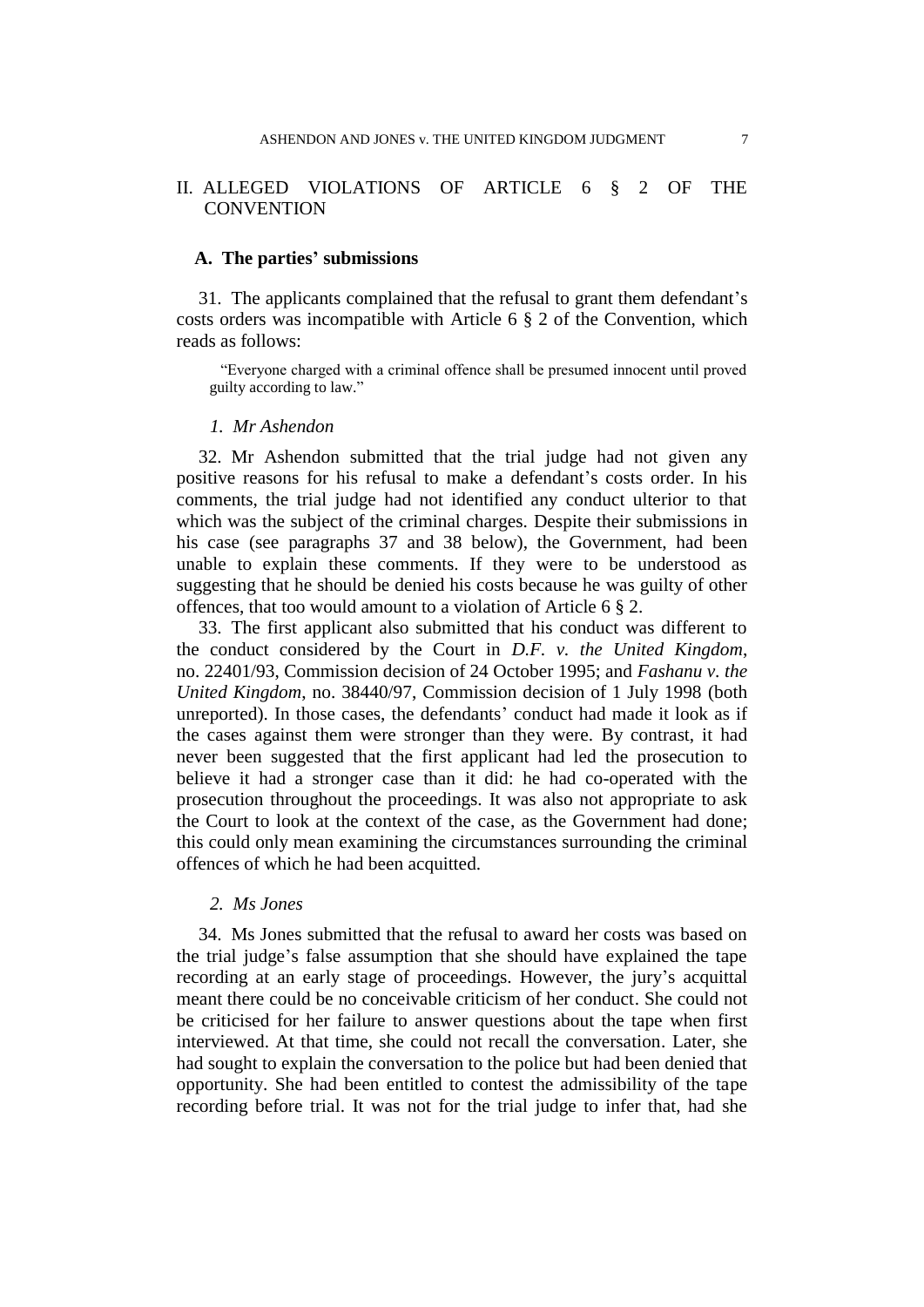provided her explanation for the tape recording before trial, the prosecution would not have proceeded; that was a matter for the prosecution. If the trial judge had accepted that she was innocent, and had also accepted her account as to why she had not explained the tape recording earlier, he would have had to grant the defendant's costs order. Therefore, in refusing to make the order, the trial judge must have had lingering suspicions as to her guilt.

35. Ms Jones also submitted that the trial judge had also erred in proceeding on the assumption that exercising one's right to silence was, in itself, enough to justify refusing a defendant's costs order. Moreover, the right to silence would be unacceptably curtailed if defendants who relied upon it knew that they risked being refused their costs if acquitted. The cases of *D.F.* and *Fashanu* (both cited above) and *Byrne v. the United Kingdom*, no. 37107/97, Commission decision of 16 April 1998, were all distinguishable from her case. In those cases, the defendants had been refused their costs because they chose to say nothing to explain their actions; she, on the other hand, had been unable to say anything when first interviewed.

#### *3. The Government*

36. The Government contested each applicant's arguments. The issue was not whether a defendant's costs order should have been made in each case but whether, in refusing the applications for defendants' costs orders, the trial judge in each case had relied on suspicions as to the applicant's innocence after each applicant had been acquitted (*Yassar Hussain v. the United Kingdom*, no. 8866/04, § 19, ECHR 2006-III). In their submission, neither trial judge had done so.

37. In Mr Ashendon's case the trial judge's reasons were short and somewhat imprecise, which was unsurprising because they had been given *ex tempore*. Nevertheless, the obvious interpretation of those reasons was that the trial judge, having regard to the context of the case, had considered that the first applicant, by his reprehensible behaviour, had brought suspicion upon himself. Those reasons could not be construed as relying on continuing suspicions as to the applicant's innocence. This interpretation was supported by three factors. First, the trial judge had expressly acknowledged the first applicant's acquittal. Second, counsel had recognised that the first applicant's conduct had "ended him up where he was". Third, the trial judge had previously directed to the jury to disregard any feelings of disgust they might have had and to reach a verdict based on a "proper, logical, objective analysis" of what had happened (see paragraph 12 above). Therefore, the trial judge had formed the view that, although the first applicant's conduct was reprehensible, it did not follow that he was guilty of the offences charged. That view was consistent with Article 6 § 2 of the Convention.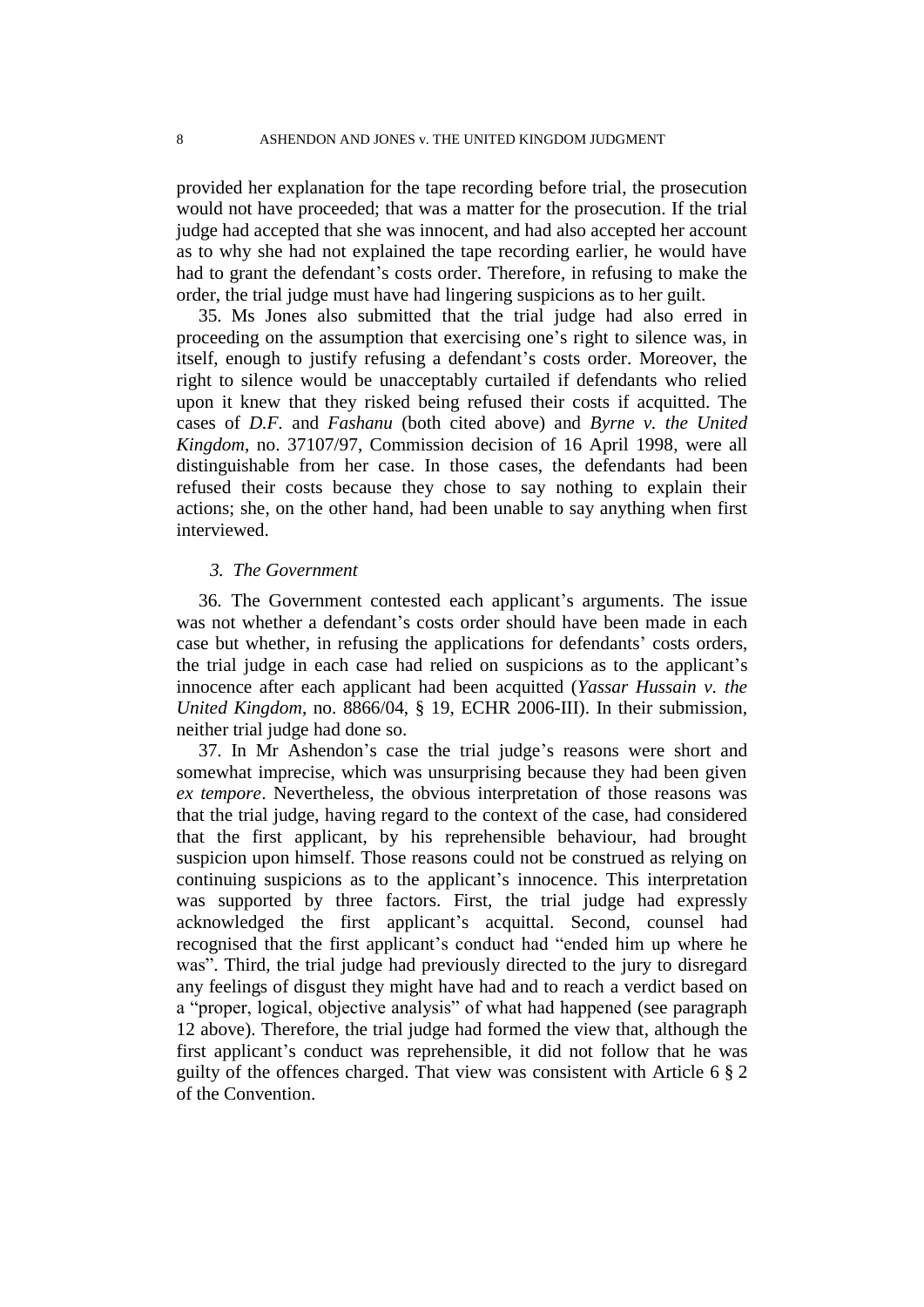38. Finally, the Government submitted that the first applicant's case had to be distinguished from *Yassar Hussein*, cited above, where the trial judge had referred to "compelling evidence" on the file against the applicant, notwithstanding that no evidence had been called, and where the Court found that the applicant had not done anything to bring the prosecution on himself.

39. In Ms Jones's case, the Government disputed that the trial judge had only refused the order because Ms Jones had exercised her right to silence. Instead, he had taken the view that the tape was the "cardinal plank" of the prosecution case. The trial judge had accepted that, in remaining silent, the second applicant had followed her solicitor's advice; he had nevertheless concluded that the tape recording called for an explanation from the applicant. That explanation had only been provided at trial; had it been provided earlier, the prosecution might not have brought charges against her.

40. In any event, this Court had found that the right to silence was not absolute (*John Murray v. the United Kingdom*, 8 February 1996, § 47, *Reports of Judgments and Decisions* 1996-I) and there was no reason why a defendant's exercise of her right to silence should not be taken into account in assessing whether she should be granted her costs (*D.F.*¸ *Byrne*, and *Fashanu*, all cited above). The trial judge, in relying on the second applicant's silence, in no way called into question the jury's verdict. There was nothing in the trial judge's reasons which would allow the Court to draw an inference that he had relied on continuing suspicions as to the applicant's guilt. It did not follow that, because the trial judge had considered that the applicant had been late in explaining the tape recording, he continued to believe she was guilty of the offences charged. Those issues were quite distinct.

## **B. Admissibility**

41. The Court notes that these complaints are not manifestly ill-founded within the meaning of Article 35  $\S$  3 of the Convention. It further notes that they are not inadmissible on any other grounds. They must therefore be declared admissible.

# **C. Merits**

# *1. General principles applicable to both cases*

42. The relevant general principles on the presumption of innocence were most recently set out in *Yassar Hussein*, cited, above, §§ 19 and 20: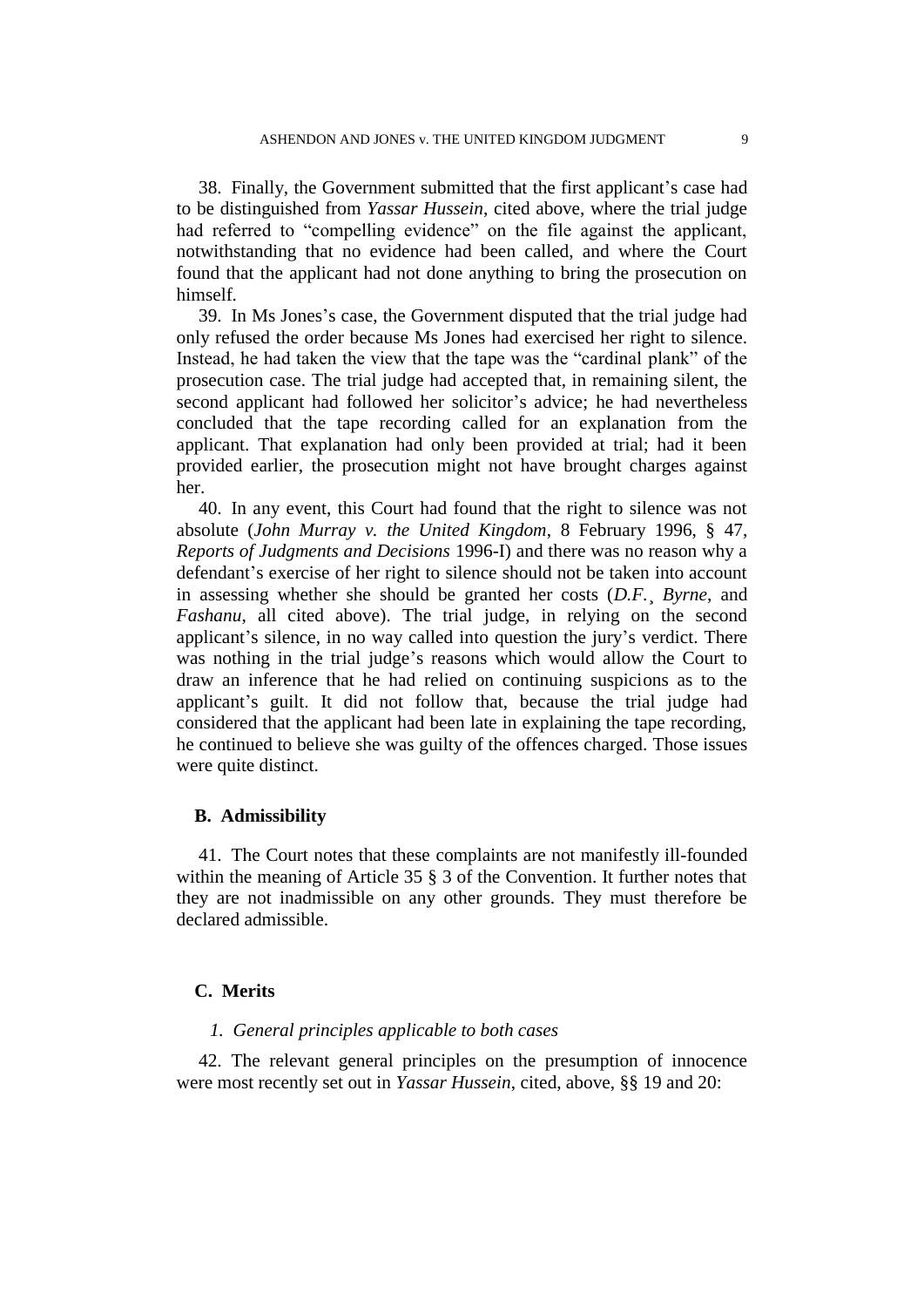"... the presumption of innocence enshrined in Article 6  $\S$  2 is one of the elements of a fair criminal trial required by Article 6 § 1. It will be violated if a statement of a public official concerning a person charged with a criminal offence reflects an opinion that he is guilty unless he has been proved so according to law. It suffices, even in the absence of any formal finding, that there is some reasoning to suggest that the official regards that person as guilty (see *Daktaras v. Lithuania*, no. 42095/98, § 41, ECHR 2000-X, and *A.L. v. Germany*, no. 72758/01, § 31, 28 April 2005). Whether a statement of a public official is in breach of the principle of the presumption of innocence must be determined in the context of the particular circumstances in which the impugned statement was made (see *Daktaras*, cited above, § 43). The provision applies even where the substantive criminal proceedings have ended, provided that there is a sufficient nexus between the criminal proceedings and the events in issue (see *Sekanina v. Austria*, 25 August 1993, § 22, Series A no. 266-A). In such circumstances, the question is whether the trial judge relied on suspicions as to the applicant's innocence after the applicant had been acquitted (ibid., § 30; see also *Moody v. the United Kingdom*, no. 22613/93, Commission's report of 16 October 1996, unpublished, and *D.F. v. the United Kingdom*, no. 22401/93, Commission decision of 24 October 1995, unreported, which both concerned Practice Directions on the making of defendants' costs orders).

20. However, neither Article 6 § 2 nor any other provision of the Convention gives a person "charged with a criminal offence" a right to compensation for lawful detention on remand where proceedings taken against him are discontinued (see, for example, *Sekanina*, cited above, § 25). Further, the Convention does not guarantee a defendant who has been acquitted the right to reimbursement of his costs (see *Masson and Van Zon v. the Netherlands*, 28 September 1995, § 49, Series A no. 327-A)."

43. The Court also observes that the parties have either relied upon, or sought to distinguish, a number of previous cases against the United Kingdom in which the Court and former Commission considered complaints arising from the refusal to make defendants' costs orders, applying the provisions of a practice direction in substantially the same terms as that of 2004 (see paragraph 27 above). Accordingly, it is appropriate to set out the approach taken in those cases.

44. In *Moody*, cited above, the applicant was acquitted of having obscene articles for publication for gain. The applicant's defence had been that the articles were not obscene. The defendant's costs order was refused on the basis that the applicant had brought the prosecution on himself by choosing to work among the material in question. The Commission concluded that there had been a violation of Article 6 § 2. The only material before the trial judge was the material on the basis of which the applicant had just been acquitted. The applicant could be said to have brought suspicion on himself by working in a shop which sold such material, and he could not be said to have misled anyone as to the strength of the prosecution case when his defence was clear from the outset.

45. In *D.F.*, cited above, the trial judge had directed the jury to acquit the applicant and, in refusing to make a full order in the applicant's favour, had commented that the applicant's commercial activity "stinks of greed". The Commission rejected the application as manifestly ill-founded. It found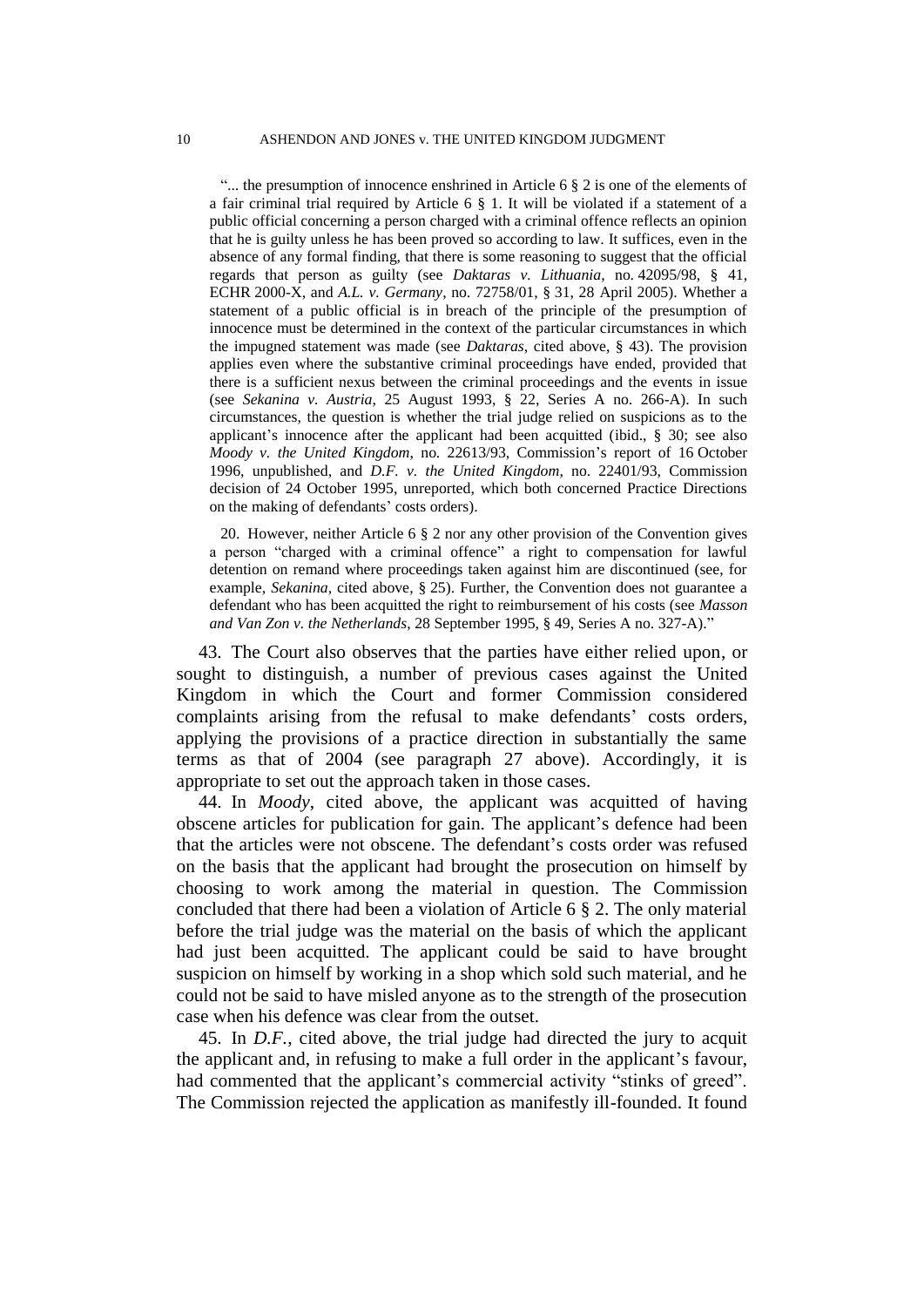that the trial judge did not indicate any continuing suspicions against the applicant, particularly when greed was not a criminal offence. It rejected the applicant's argument that he had been penalised for exercising his right to silence as it was inevitable that a defendant who declined to produce any evidence until trial would incur costs until trial, and that those costs would then have to be borne by the defendant. Moreover, the trial judge's decision was based on the fact that, by his conduct in making a statement to the police which was less than candid, the applicant had brought suspicion on himself and misled the prosecution into thinking the case against him was stronger that it was.

46. In *Byrne*, cited above, the applicant was charged with benefit fraud and availed herself of her right to silence until trial. No evidence was offered against her and she was acquitted. The trial judge had observed that the applicant, in relying on her right to silence, had made it much more difficult for the prosecution to decide whether to proceed. She could not "hide behind" the advice she had received to remain silent. In rejecting the application as manifestly ill-founded, the Commission observed that the trial judge was clearly not of the opinion that the applicant was guilty. Furthermore, he had made an express finding that the applicant's conduct had allowed the prosecution to continue with the result that costs were incurred. The Commission did not accept that the applicant had been penalised for exercising her right to silence, particularly when, had the applicant explained her position before trial, the prosecution would in all likelihood have been dropped and there would have been no question of a defendant's costs order.

47. In *Fashanu*, cited above, the applicant had been acquitted of conspiracy to give and receive corrupt payments for influencing the outcome of football matches. He had exercised his right to silence and declined to explain how he had received substantial sums of money. A defendant's costs order was refused on the basis that the applicant's conduct had brought suspicion on himself and misled the prosecution into thinking that the case was stronger than it was. The Commission did not accept that the trial judge's reasons were based on any continuing suspicion that the applicant was guilty or that the applicant had been penalised for exercising his right to silence. The application was therefore rejected as manifestly ill-founded.

48. Finally, in *Yassar Hussein*, cited above, the prosecution of the applicant failed because a key witness had not attended court. There was no suggestion that the applicant was responsible for the non-attendance of the witness. The reason given by the judge for refusing the application for a defendant's costs order was that there was "compelling evidence" in the court papers. The Court found that the only natural interpretation which could be put on those words was that the trial judge was of the view that, although the key witness had not given evidence and the applicant had been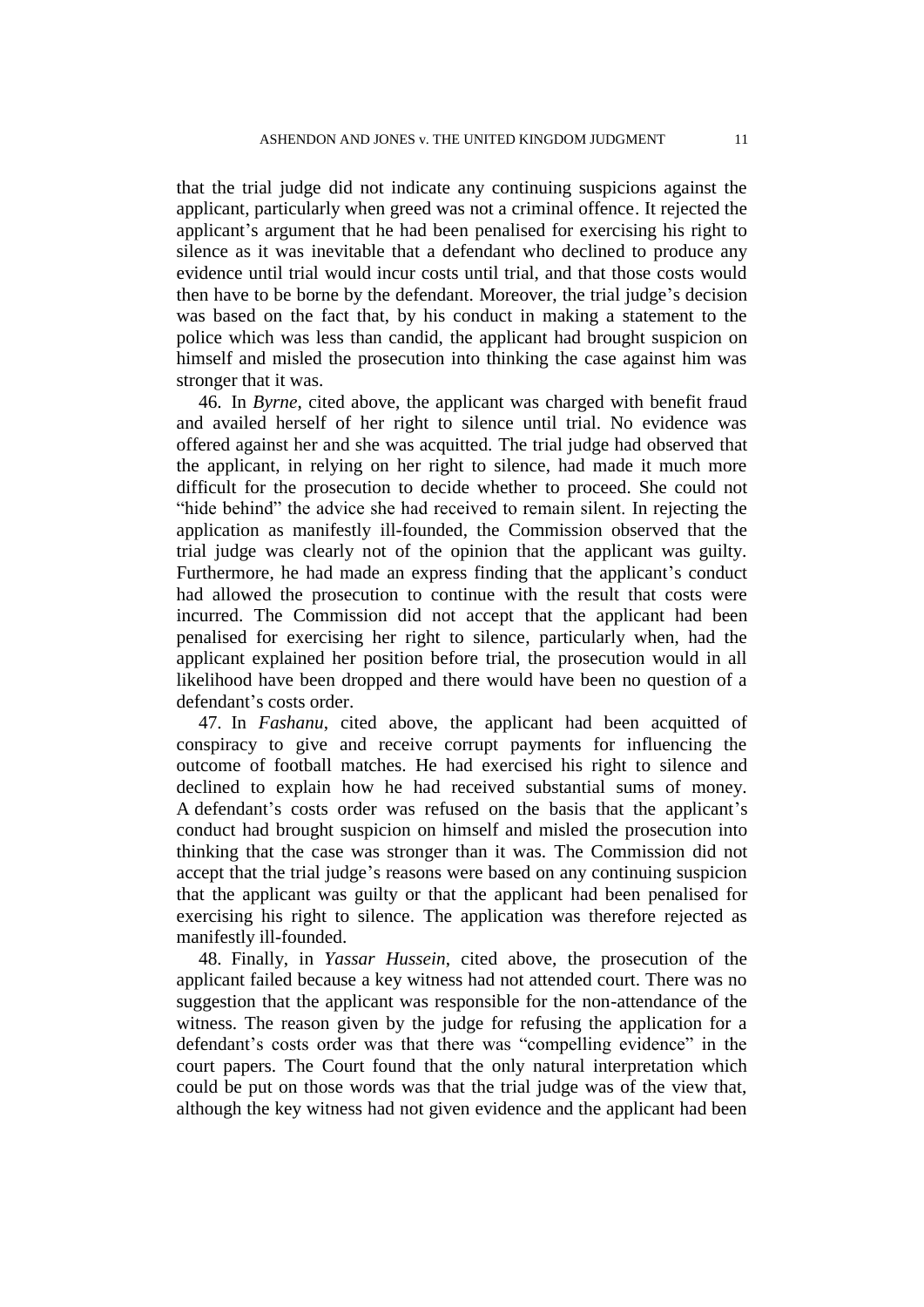acquitted, the applicant was, in fact, guilty of the offence. In the Court's view, this amounted to a reliance on suspicions as to the applicant's innocence after he had been acquitted, and was a violation of Article 6 § 2 of the Convention.

49. On the basis of these cases, the Court considers that, in the context of defendants' costs orders, the Convention organs have consistently applied the following principles. First, it is not the Court's role to decide whether a defendant's costs order should have been made in any given case. Second, it is not for the Court to determine whether, in granting or refusing such an order, the trial judge has acted compatibly with the relevant Practice Direction, set out at paragraph 27 above. Third, the Court's task is to consider whether, in refusing to make an order, the trial judge's reasons indicate a reliance on suspicions as to the applicant's innocence after the applicant has been acquitted. Fourth, the Convention organs have found that it is not incompatible with the presumption of innocence for a trial judge to refuse to make an order because he or she considers that the applicant has brought suspicion on himself and misled the prosecution into believing that the case against him or her was stronger than it was in reality. This will also be the case if the applicant brought the prosecution upon himself because he availed himself of the right to silence. Finally, the refusal to make an order does not amount to a penalty for exercising that right.

#### *2. Mr Ashendon's case*

50. In applying these principles to Mr Ashendon's case, the Court agrees with the Government that the trial judge's reasons were somewhat imprecise. However, their meaning is clear from the context in which they were given. The facts of the case (summarised at paragraphs 7–14 above) clearly show that the trial judge was entitled to find that the first applicant had brought the prosecution on himself. The first applicant had been found half-naked in a state of intoxication with bodily materials of B on him. It was not denied that he had had contact with B or that she had suffered injuries. Nor was it denied that his actions that night were reprehensible. The only issue was whether his actions amounted to rape or sexual assault. The Court finds nothing in the trial judge's remarks which would indicate a belief that the applicant's actions meant that he was guilty of rape or sexual assault; disapproval by a trial judge of a defendant's conduct does not necessarily mean that the trial judge has formed a view as to whether that conduct amounts to a criminal offence (see *D.F*., cited above).

51. Moreover, in this case, the trial judge's remarks must also be seen in the light of his prior exchange with counsel who had conceded that, if the first applicant had been charged with different offences, he would have had to plead guilty. The Court does not understand the trial judge's comments as to B's injuries as reflecting anything other than the concession which had been made by counsel. Finally, the trial judge's reasons for refusing the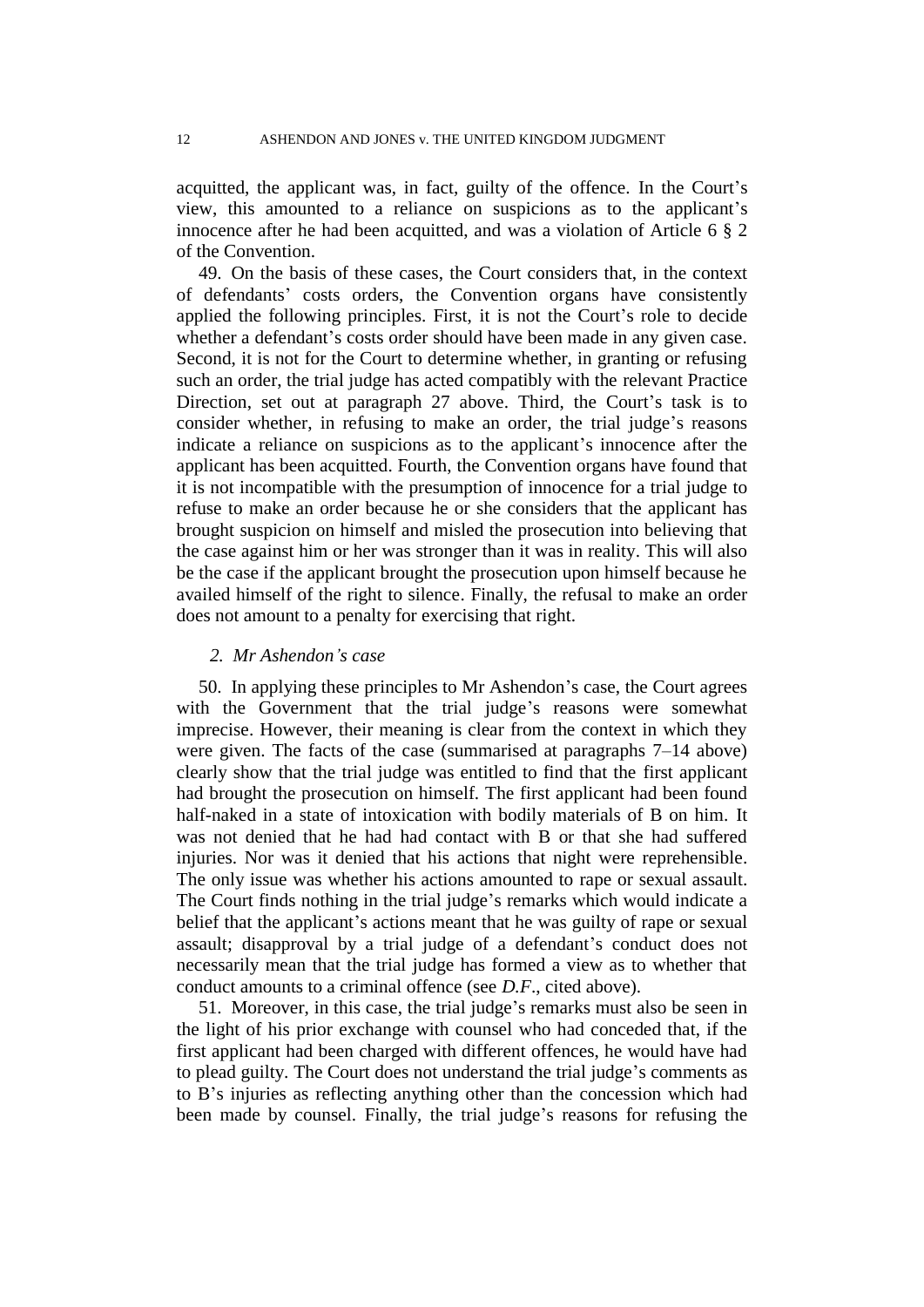order must be read alongside his prior direction to the jury that they had to stand back from any feelings of disgust and revulsion and base their verdict on a "proper, logical, objective analysis" of what had happened. This was an entirely fair direction to the jury and, given their decision to acquit the applicant, it must inevitably have carried some weight with them. The direction supports the Court's view that the trial judge, in refusing the defendant's costs order, did not hold lingering suspicions as to the innocence of the applicant.

The Court therefore concludes that there has been no violation of Article 6 § 2 of the Convention in respect of the first applicant.

#### *3. Ms Jones' case*

52. In Ms Jones' case, the Court notes that the principal issue in the case was the tape recording of a conversation between the applicant and A.R. The second applicant has submitted that she was not to blame for the fact that she could not provide an explanation for that conversation prior to trial and that, as a consequence she could not be said to have brought the prosecution on herself. However, in the Court's view, the trial judge was the person best placed to evaluate the significance of the tape recording to the prosecution case and whether, on the basis of the evidence led at trial, the applicant had brought the prosecution on herself. He concluded that the tape recording was a "cardinal plank" of the prosecution case and that the second applicant's failure to answer questions allowed the police to believe that the case against her was stronger than it in fact turned out to be. The Court sees no reason to doubt these findings. Moreover, it considers that the trial judge was entitled to treat these issues as distinct from the issue of the applicant's innocence of the offence.

53. In the Court's view, the trial judge's reasons were carefully phrased. He stated that his decision was in no way meant to indicate that she was guilty of the offence. In fact, he went further and stated that she had been rightly acquitted by the jury. Therefore, it cannot be inferred that, in refusing to make the defendant's costs order, the trial judge must have had lingering suspicions as to her guilt.

54. Furthermore, the Court considers that the trial judge was correct to consider that, while the applicant could not be criticised for exercising her right to silence, this was a relevant consideration in deciding whether a defendant's costs order should be made. Despite the applicant's submissions as to the importance of the right to silence, the Court finds no reason to depart from the Commission's findings in *D.F.*, *Byrne* and *Fashanu*, all cited above, that the refusal to make a defendant's costs order does not amount to a penalty for exercising the right to silence. The Court also shares the Commission's view, as expressed in *D.F.*, cited above, that it is inevitable that a defendant who declines to produce any evidence until trial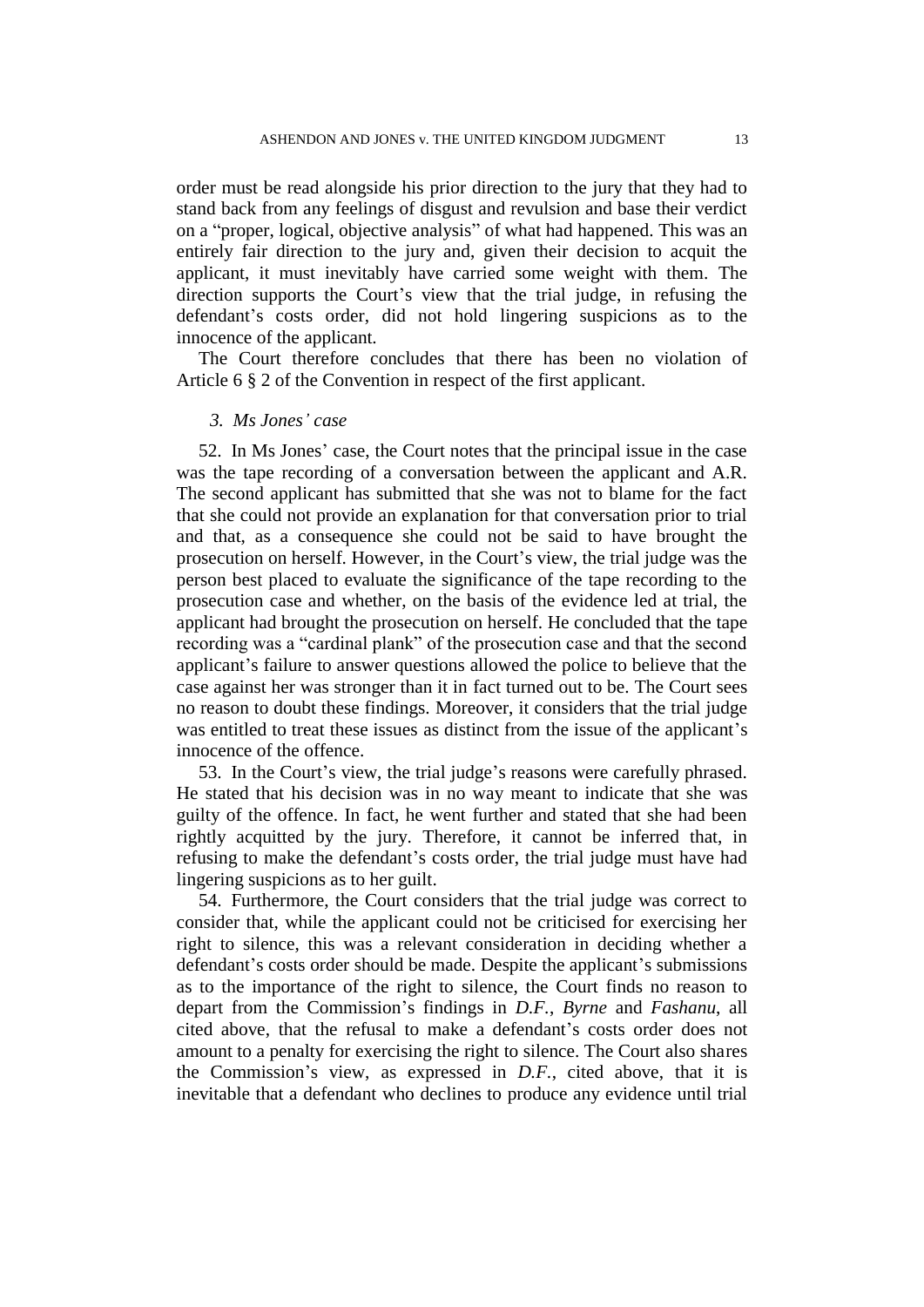will incur costs until trial and that those costs will have to be incurred by the defendant.

55. The Court concludes, therefore, that the second applicant's case cannot be distinguished from *D.F.*, *Byrne* and *Fashanu*, all cited above. Accordingly, it finds that there has been no violation of Article 6 § 2 of the Convention in respect of the second applicant.

## III. OTHER ALLEGED VIOLATIONS OF THE CONVENTION

## **A. Article 8 of the Convention**

56. The second applicant also complained that refusing to award her costs on the basis that she had exercised her right to silence also amounted to a violation of Article 8 of the Convention, which provides as follows:

"1. Everyone has the right to respect for his private and family life, his home and his correspondence.

2. There shall be no interference by a public authority with the exercise of this right except such as is in accordance with the law and is necessary in a democratic society in the interests of national security, public safety or the economic well-being of the country, for the prevention of disorder or crime, for the protection of health or morals, or for the protection of the rights and freedoms of others."

57. The Court considers that the refusal to make a defendant's costs order – whether as a result of the second applicant exercising her right to silence or otherwise – does not amount to an interference with the right to respect for one's private or family life. It follows that this complaint must be rejected as manifestly ill-founded, pursuant to Article 35 §§ 3 and 4 of the Convention.

# **B. Article 13 of the Convention**

58. The first applicant also complained of a violation of Article 13 of the Convention since he had no right of appeal or other right of challenge to the trial judge's ruling.

59. Article 13 of the Convention provides as follows:

"Everyone whose rights and freedoms as set forth in [the] Convention are violated shall have an effective remedy before a national authority notwithstanding that the violation has been committed by persons acting in an official capacity."

60. The Court recalls that, in *Yassar Hussein*, cited above, the applicant complained that there was no effective remedy under Article 13 for his Article 6 § 2 complaint. The Court found that complaint to be manifestly ill-founded because Article 13 could not be read as requiring the provision of an effective remedy that would enable an individual to complain about the absence in domestic law of access to a court (see paragraph 26 of the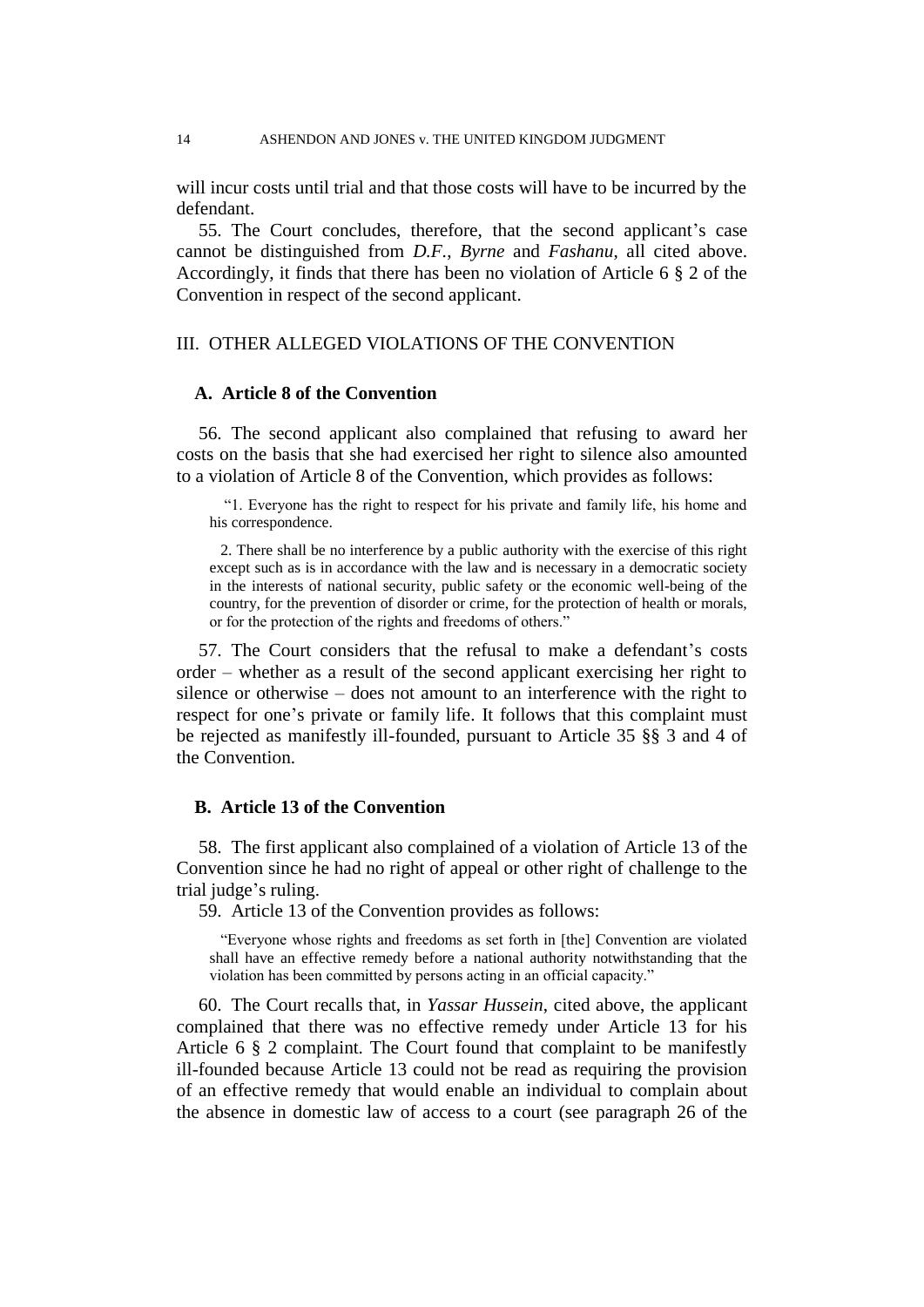judgment). In the present case, the Court finds no reason to depart from its ruling in *Yassar Hussein*. Accordingly, this complaint must be rejected as manifestly ill-founded, pursuant to Article 35 §§ 3 and 4 of the Convention.

# FOR THESE REASONS, THE COURT UNANIMOUSLY

1. *Joins* the applications;

 $\overline{a}$ 

- 2. *Declares* each applicant's complaint under Article 6 § 2 of the Convention admissible and the remainder of their complaints inadmissible;
- 3. *Holds* that there has been no violation of Article 6 § 2 of the Convention in respect of Mr Ashendon;
- 4. *Holds* that there has been no violation of Article 6 § 2 of the Convention in respect of Ms Jones.

Done in English, and notified in writing on 15 December  $2011^2$ , pursuant to Rule 77 §§ 2 and 3 of the Rules of Court.

| Fatos Aracı      | Lech Garlicki |
|------------------|---------------|
| Deputy Registrar | President     |

In accordance with Article 45 § 2 of the Convention and Rule 74 § 2 of the Rules of Court, the separate opinion of Judge De Gaetano is annexed to this judgment.

> $L.G.$ F.A.

<sup>2</sup> Rectified on 21 February 2012: The date of notification has been changed to "15 December 2011".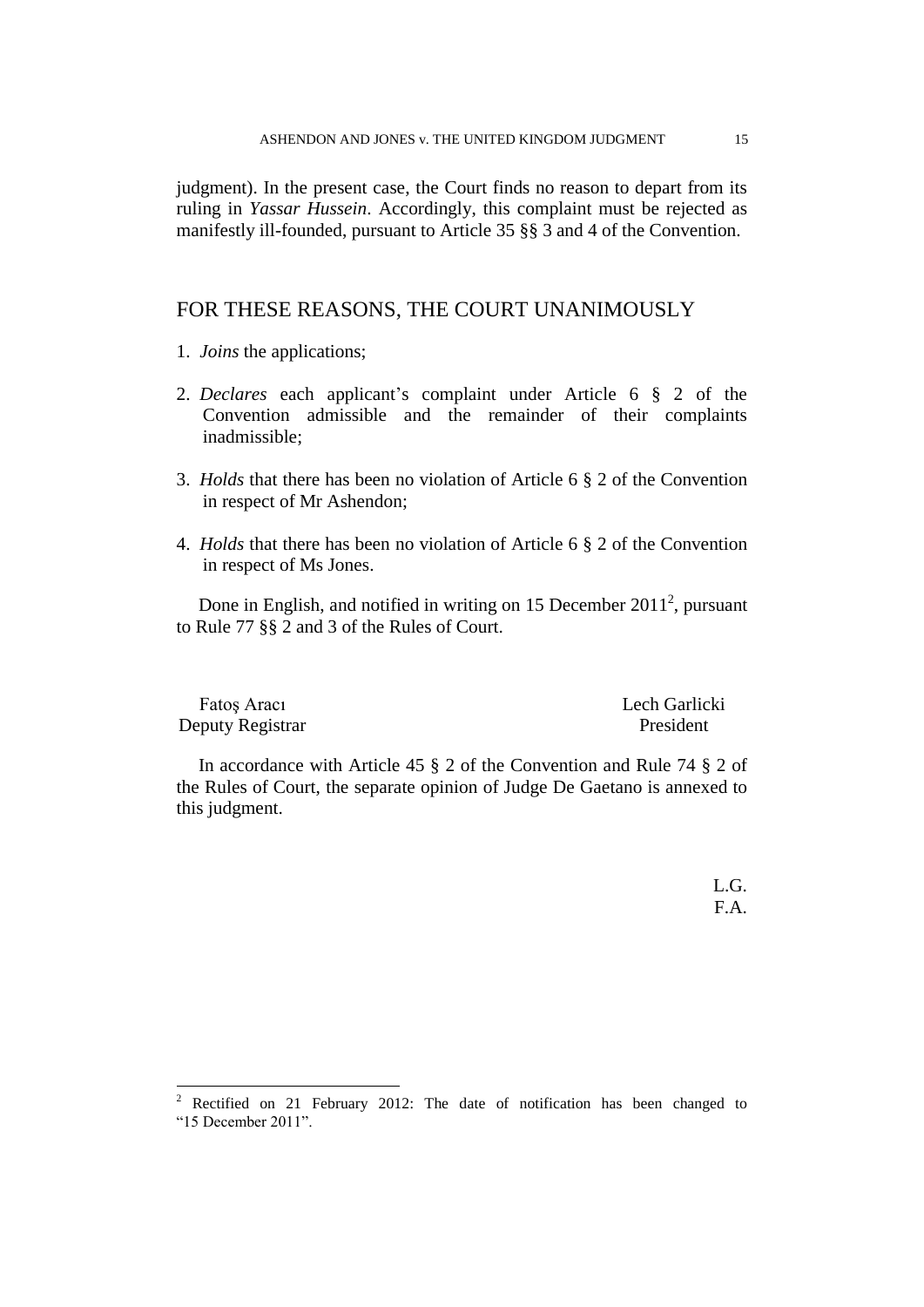# SEPARATE OPINION OF JUDGE DE GAETANO

1. I voted with the majority in this case because, like the other six judges, I do not believe that there was a violation of Article 6 § 2. However I would have been prepared to go even further and to say that in the instant case, and with regard to both applicants, Article 6  $\S$  2 was not even engaged.

2. Article 6 deals with the right to a fair trial, not with the right not to be defamed by suggestions, direct or subliminal, that one has committed acts that amount to a criminal offence notwithstanding that one has been acquitted of any corresponding criminal charges. In the instant case both applicants received a fair hearing and were acquitted. There is no suggestion that they could have been re-tried on the same facts and on the same evidence as a result of what the judges said in the course of the proceedings on costs. Nor was it argued by the applicants that what was said in the course of these costs proceedings could have influenced the outcome of potential civil proceedings instituted by them (for example, for malicious prosecution or, as in *Sekanina v. Austria*, no. 13126/87, 25 August 1993, for damage sustained on account of having been kept in detention), or against them by third parties (see, for example, the joint or contemporaneous procedure for civil compensation in *Orr v. Norway*, no. 31283/04, 15 May 2008).

3. Ever since paragraph 2 was launched into a separate orbit from that of Article 6 in *Minelli v. Switzerland*, (no. 8660/79) 25 March 1983, § 37, it has unnecessarily hampered judges in civil proceedings arising from the same facts which had given rise to the criminal charge (see *passim* the dissenting opinions of Judges Jebens, Nicolaou and Vajić in *Orr*, above). To state that judges (and *semble* other public officials) casting doubt as to the innocence of a person who has been acquitted when there appears to be no realistic possibility of such pronouncements influencing the fairness of other ongoing, or reasonably anticipated, proceedings, are violating Article 6 § 2 is to give an entirely distorted interpretation to this provision.

4. In her concurring opinion in *Bok v. The Netherlands*, (no. 45482/06) 18 January 2011, Judge Power poignantly observes:

"1. The presumption of innocence when charged with a criminal offence is a sacrosanct principle of Convention law but the wording of Article 6 § 2, when taken alone, is open to different interpretations. What does "Everyone charged" actually mean? Does it mean "Everyone ever charged – no matter how long ago"? Or does it mean "Everyone when charged or likely to be charged with a criminal offence and for as long as such charges are pending"? Is the presumption of innocence "eternally live", attaching to every person at all times regardless of whether one is actually facing a criminal charge or not? Or is the presumption something that is "triggered", that only becomes legally meaningful when events occur through which a person is, in reality, facing or likely to be facing a criminal charge which has not, as yet, been determined? To my mind, these are not only neat philosophical questions; how they are answered is critical to the determination of this case.